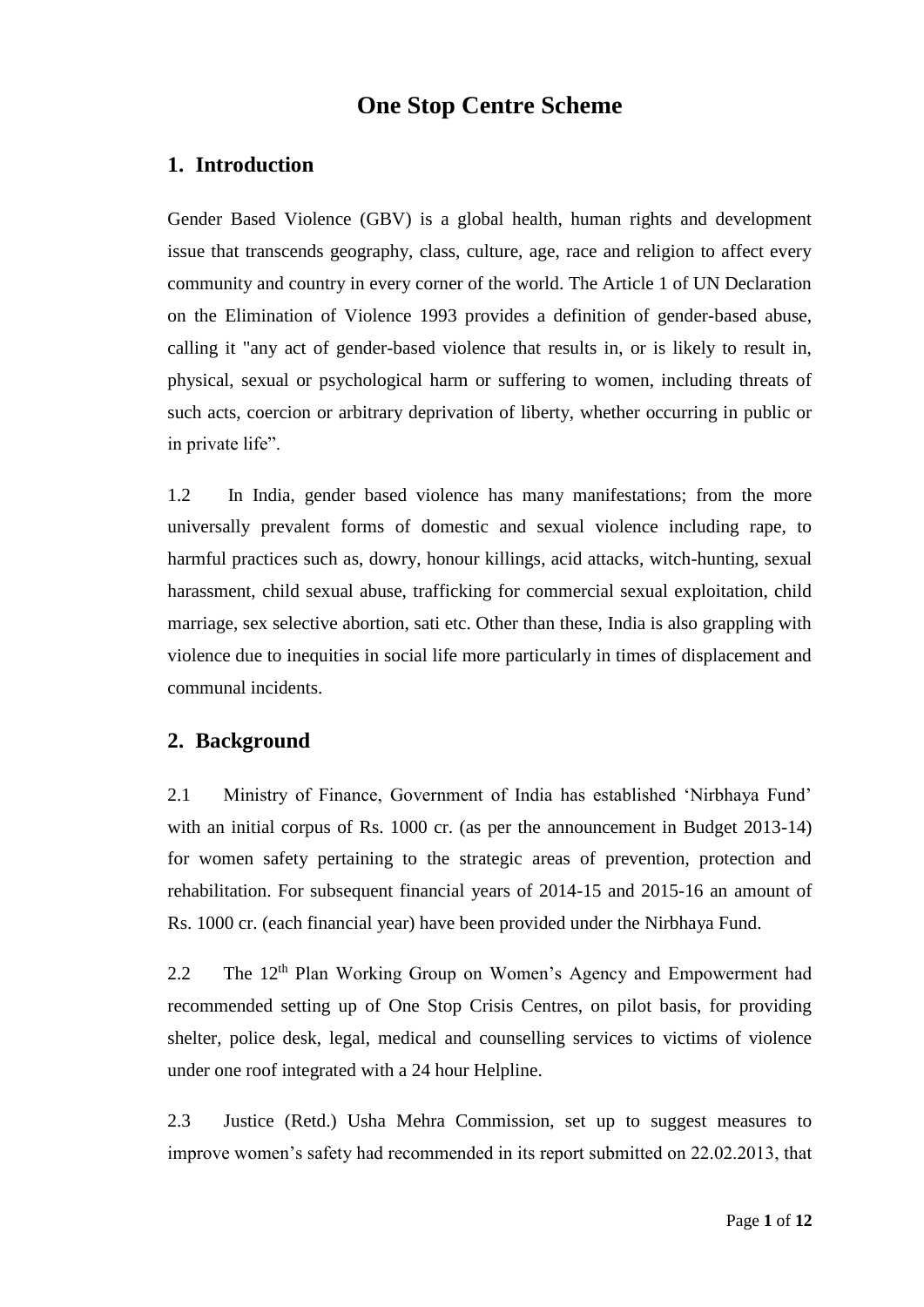there is need for establishment of a "one-stop centre" at a notified hospital to help victims of sexual assault and ensure speedy punishment to culprits.

2.4 In light of the above, Ministry of Women and Child Development (MWCD), has formulated a Centrally Sponsored Scheme for setting up One Stop Centre, a subscheme of Umbrella Scheme for National Mission for Empowerment of women including Indira Gandhi Mattritav Sahyaog Yojana. These Centres will be established across the country to provide integrated support and assistance under one roof to women affected by violence, both in private and public spaces in phased manner. In the first phase, one Centre shall be established in every State/UT on a pilot basis.

#### **3. Location**

3.1 For establishing a Centre, the first preference would be to obtain suitable and adequate accommodation having carpet area of at least 132 sq.m. within a hospital / medical facility. If it is not possible to locate accommodation within a hospital or medical facility, then an existing Government/Semi Government institutions located within 2 km radius of the hospital/medical facility in the district headquarter having adequate accommodation will be used for operating the Centre.

3.2 If it is not possible, to locate the Centre in the existing accommodation, the Centre could be constructed on adequate land either within hospital / medical facility or within 2 km radius of the hospital/medical facility. The requirement for construction of building of Centres will be assessed, after taking into account of non availability of existing accommodation. The Centres could be constructed on the adequate and suitable land having at least total area of 300 sq.m. identified by State Government, if required. A provision of Rs.7.54 crore has been kept for construction of 20 Centre.

#### **4. Services**

4.1 The One Stop Centre will provide support and assistance to women affected by violence, both in private and public spaces. In case girls under 18 year of age are referred to the Centre, they will also be served in coordination with authorities/institutions established under the Juvenile Justice (Care and Protection of Children) Act, 2000 and Protection of Children from Sexual Offence Act, 2012. The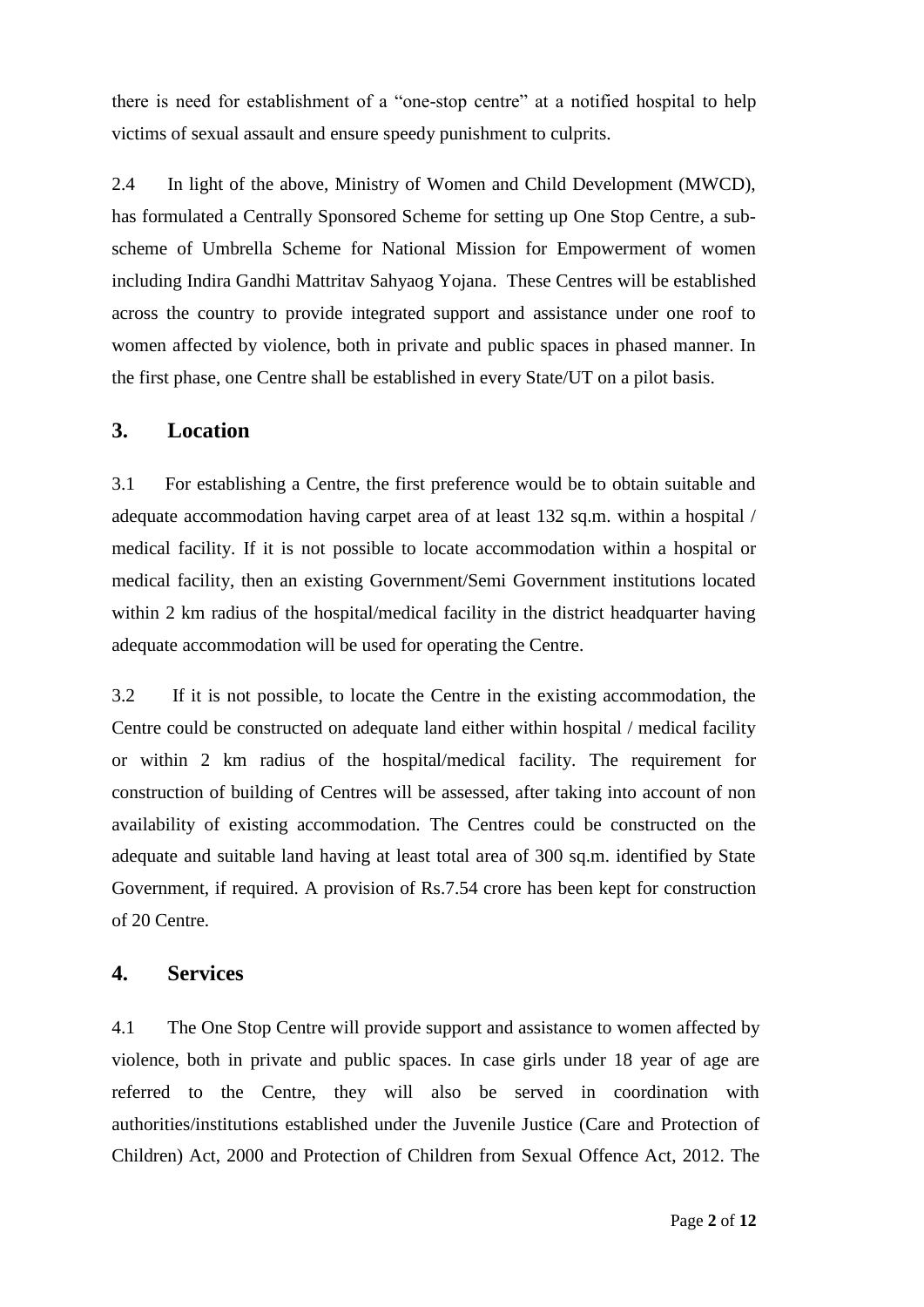Centres will be integrated with a Women Helpline to provide a range of services which are outlined in the table below:

| Sl. No.       | <b>Type of Service</b>                                                                                                           | <b>Service Provider</b>                                                                                                                        |  |  |  |
|---------------|----------------------------------------------------------------------------------------------------------------------------------|------------------------------------------------------------------------------------------------------------------------------------------------|--|--|--|
| $\mathbf{i}$  | Medical assistance <sup>1</sup> :<br>Referral to hospital<br>through<br>helpline/Centre.<br>If required, provide ambulance.<br>٠ | • Centre Administrator through empanelled<br>hospital/medical practitioner/paramedical<br>staff<br>• Public and private ambulance providers    |  |  |  |
| $\mathbf{ii}$ | <b>Police assistance:</b><br>Facilitate/Assisting in filing First<br>Information Report (FIR/NCR)                                | A Police Officer to facilitate the process.                                                                                                    |  |  |  |
| iii)          | Psycho-social support/counselling                                                                                                | Empanelled counsellors<br>on pro-bono<br>basis or for honorarium.                                                                              |  |  |  |
| iv)           | Legal aid/counselling                                                                                                            | Lawyers empanelled with District Legal<br>$\bullet$<br>Services Authority (DLSA/SLSA) or<br>empanelled on pro-bono basis or for<br>honorarium. |  |  |  |
| V)            | Shelter:                                                                                                                         |                                                                                                                                                |  |  |  |
|               | Short stay with food and clothing                                                                                                | One Stop Centre for short stay                                                                                                                 |  |  |  |
|               | Referral<br>shelter<br>$\overline{t}$<br>homes<br>for<br>prolonged stay                                                          | Swadhar Homes /Short Stay Homes /<br>$\bullet$<br>other Shelter Homes for long stay                                                            |  |  |  |
| vi).          | <b>Video Conferencing Facility</b>                                                                                               | facilitate<br>police<br>To<br>and<br>court<br>proceedings                                                                                      |  |  |  |

4.2 The flow chart indicating the services to be rendered through the Centre along with the service providers is given below:

**.** 

<sup>&</sup>lt;sup>1</sup>As per Criminal Law (Amendment) Act, 2013, all hospitals, public or private, shall have to immediately, provide the first-aid or medical treatment, free of cost, to victims of acid attack or sexual violence.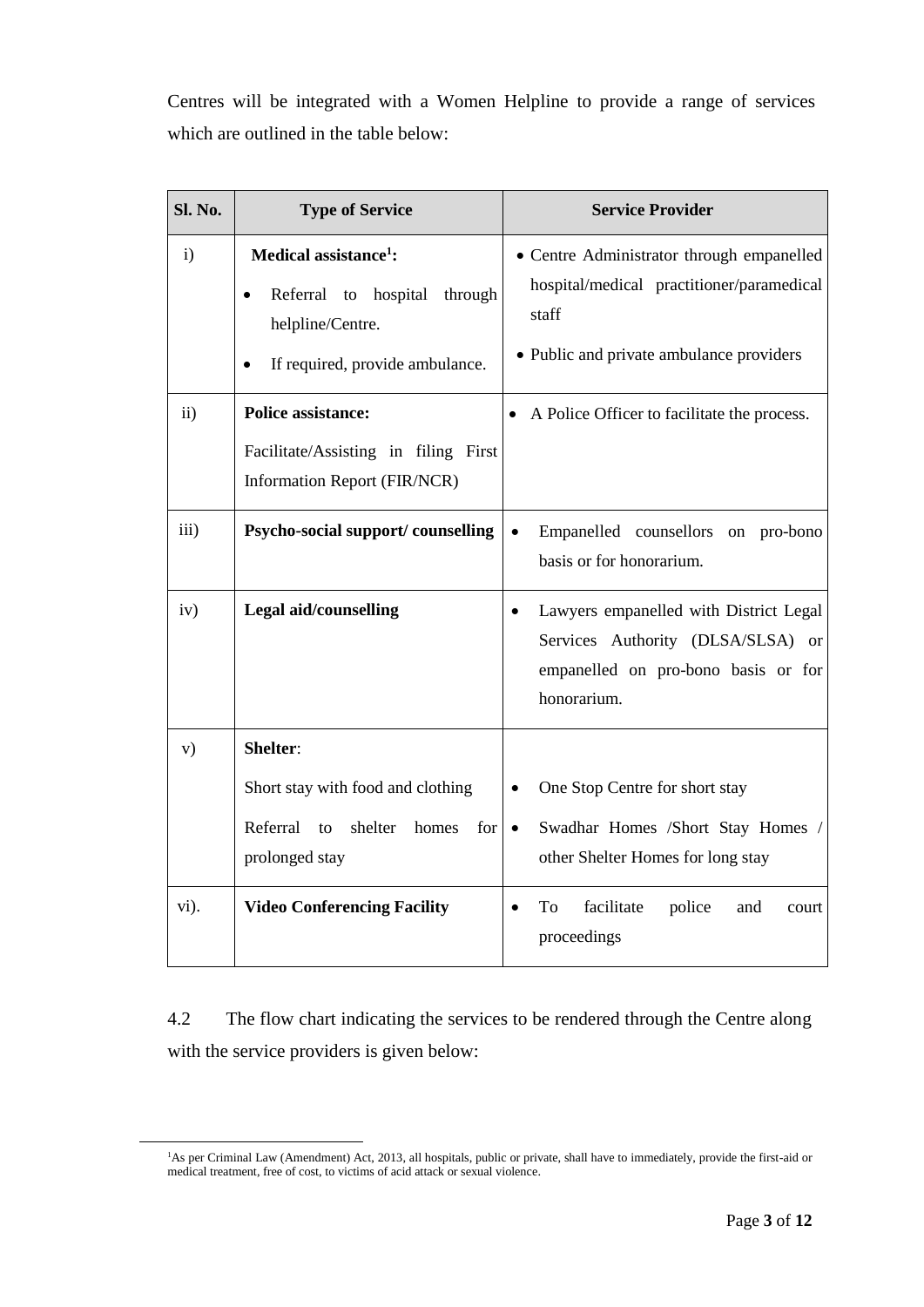

# **5. Roles and responsibilities of key stakeholders**

**5.**1 The roles and responsibilities of the concerned Ministries/Departments are outlined in the table below.

| Sl. No. | <b>Ministry</b>                                           | <b>Primary Role</b>                                                                                                                                                                                                                                                                                                     | <b>Other Support</b>                                                                                                                                                                                                                                                               |
|---------|-----------------------------------------------------------|-------------------------------------------------------------------------------------------------------------------------------------------------------------------------------------------------------------------------------------------------------------------------------------------------------------------------|------------------------------------------------------------------------------------------------------------------------------------------------------------------------------------------------------------------------------------------------------------------------------------|
| i)      | Ministry of Health<br>& Family Welfare/<br>State/District | Protocols for doctors issued<br>by the Ministry to be made<br>available in local dialect<br>To be given in a "calendar"<br>form" to OSC.<br>of<br><b>Directories</b><br>Clinics<br>Doctors/Hospitals/<br>private)<br>(public)<br>$\&$<br>operational<br>within<br>the<br>State/UT.<br>Directories with<br>complete<br>٠ | • Ensure enforcement<br>of Protocols.<br>• Training and<br>sensitization of<br>Health personnel<br>including para-<br>medical staff.<br>• Ensure proper<br>collection of<br>evidence in cases of<br>sexual assault.<br>• Support process of<br>identifying para-<br>medical staff. |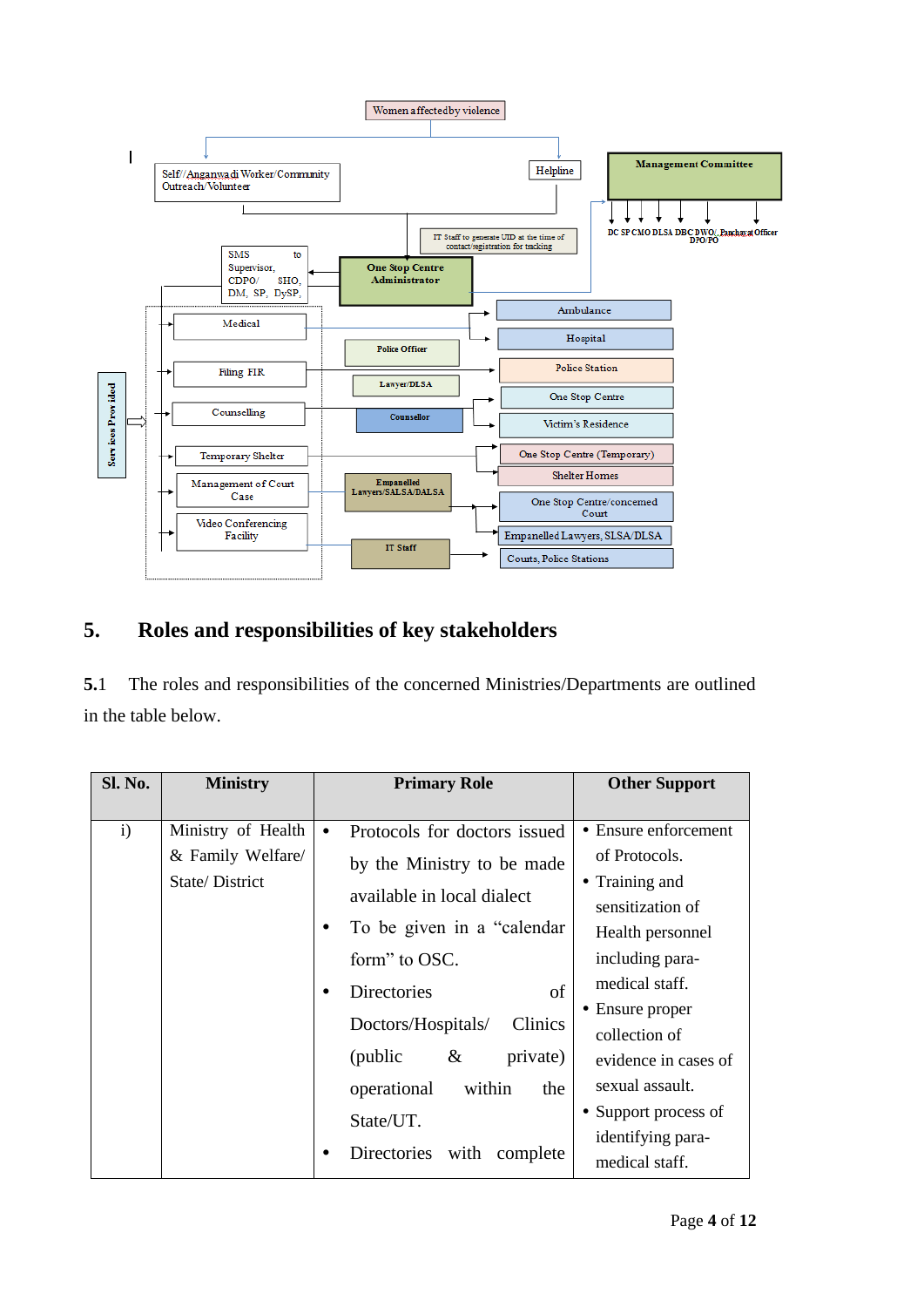| <b>Sl. No.</b> | <b>Ministry</b>                                            | <b>Primary Role</b>                                                                                                                                                                                             | <b>Other Support</b>                                                                                                                                     |
|----------------|------------------------------------------------------------|-----------------------------------------------------------------------------------------------------------------------------------------------------------------------------------------------------------------|----------------------------------------------------------------------------------------------------------------------------------------------------------|
|                |                                                            | address, phone number of<br>in-charge/nodal Doctor and<br>hospital.<br>Directories of Ambulances<br>$\bullet$<br>(public and private).                                                                          | • MOU <sub>s</sub> with<br>each<br>identified<br>institutional<br>resource.                                                                              |
| $\mathbf{ii}$  | Ministry of Home<br>Affairs/<br>State/<br>District         | Designate police officer for<br>$\bullet$<br>OSC to facilitate prompt and<br>proper filing of FIR.<br>Facilitation<br>in<br>proper<br>collection of evidence.                                                   | Sensitize police<br>٠<br>personnel<br>dealing with<br>violence against<br>women cases.                                                                   |
| iii)           | Ministry of Law &<br>Justice/<br>NLSA/<br><b>SLSA/DLSA</b> | List<br>dedicated<br>of<br>$\bullet$<br>and<br>sensitive lawyers ready to<br>give legal aid to the women<br>affected by violence<br>and<br>liaison with OSC.<br>List of district wise para<br>legal volunteers. | Support in<br>$\bullet$<br>ensuring<br>expeditious<br>disposal of cases.<br>Facilitating<br>$\bullet$<br>compensation to<br>the survivors of<br>violence |

# **6. Human Resource Requirements**

For smooth functioning of the One Stop Centre, the State Government may outsource activities required for functioning of Centre such as management, legal assistance, medical assistance, counseling, IT, multipurpose and security etc.

# **7. Construction of the Centres**

7.1 The requirement for construction of building of Centres will be assessed, after taking into account of non availability of existing accommodation. The Centres could be constructed on the adequate and suitable land having at least total area of 300 sq.m. identified by State Government, if required.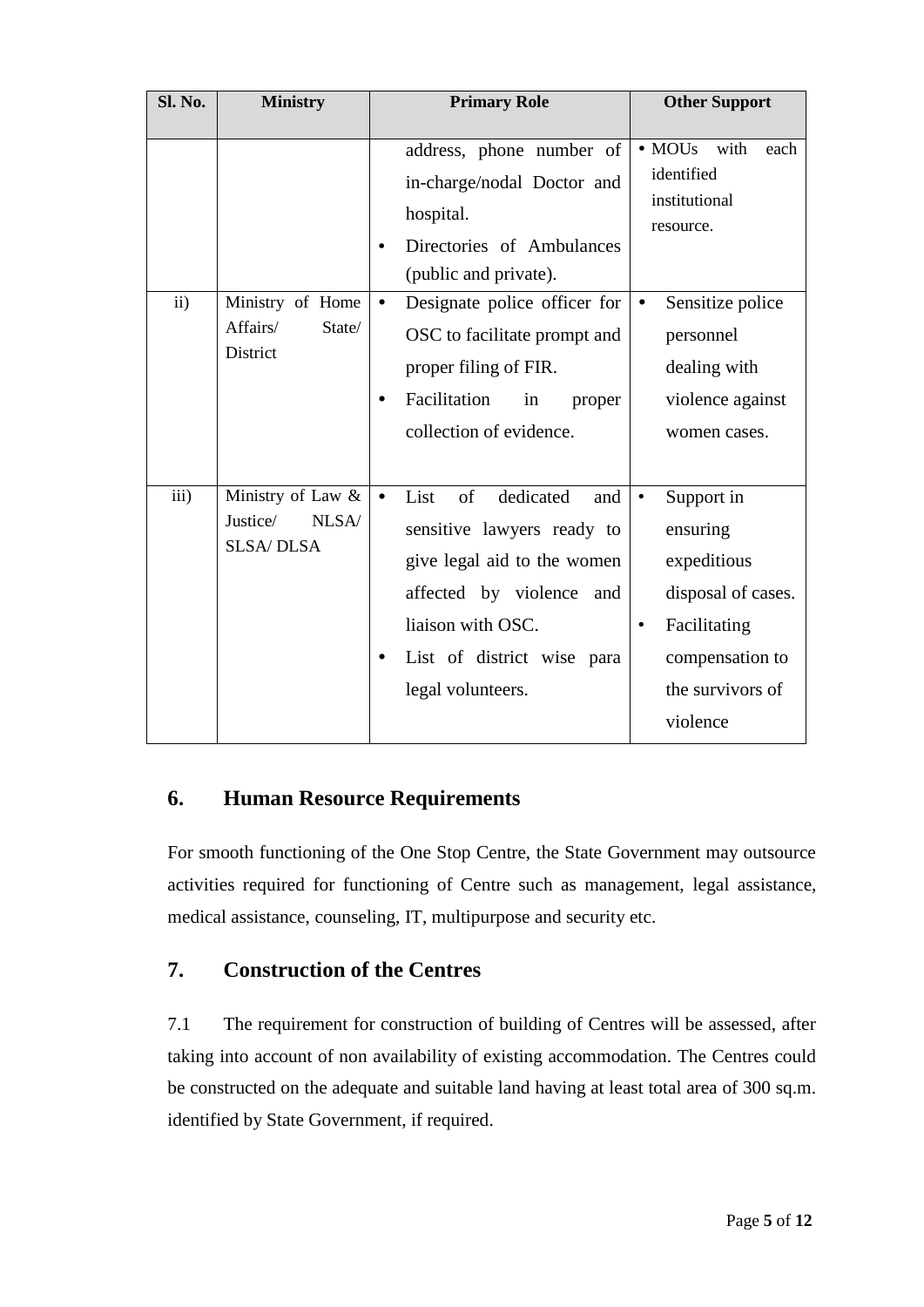7.2 The MWCD will send a suggestive layout and pre-fabricated structured model based on the NBCC developed design. In case the States/UTs take up the NBCC design and assign the work to NBCC, they would enter into a Memorandum of Understanding (MoU) with NBCC.

7.3 The physical requirement of One Stop Centre in terms of total area is 300 sq m and carpet area 132 sq.m with following structure:

# **Ground Floor**

- One room for Office of Administrator
- One room for office/video Conferencing.
- One room for counsellor/Medical Consultant
- one room to accommodate a ward with 5 beds where the women affected with violence can be admitted,
- Lobby, two Toilets, One Pantry Room, Stairs etc.

# **First Floor**

- Two Room accommodation for Administrator on First Floor
- One Pantry Room, One Toilet, Stairs etc.

7.4 The Centre will be open 24 hours with referral services. To provide referral services, lists of hospital, police stations, lawyers, counsellors will be available at the Centre.

# **8. Administrations and Management of the Centres**

8.1 The overall management of the Centre will be undertaken by the Management Committee headed by the District Collector/Deputy Commissioner of the respective District. The Management Committee comprising of the following members -

- *•* District Magistrate/Commissioner (Chairperson of the Committee)
	- *•* Superintendent of Police
	- *•* Secretary, District Legal Service Authority (DLSA)
- *•* Chairperson of the Bar Council
- *•* Chief Medical Officer
- *•* District Programme Officer (DPO)/Protection Officer
- *•* District Panchayat Officer
- *•* Members of the Civil Society (3 members out of which at least 2 be women)
- *•* Project officer ITDA/ITDP in district with ITDA/ITDP area
- *•* Any other member co-opted by the Chairperson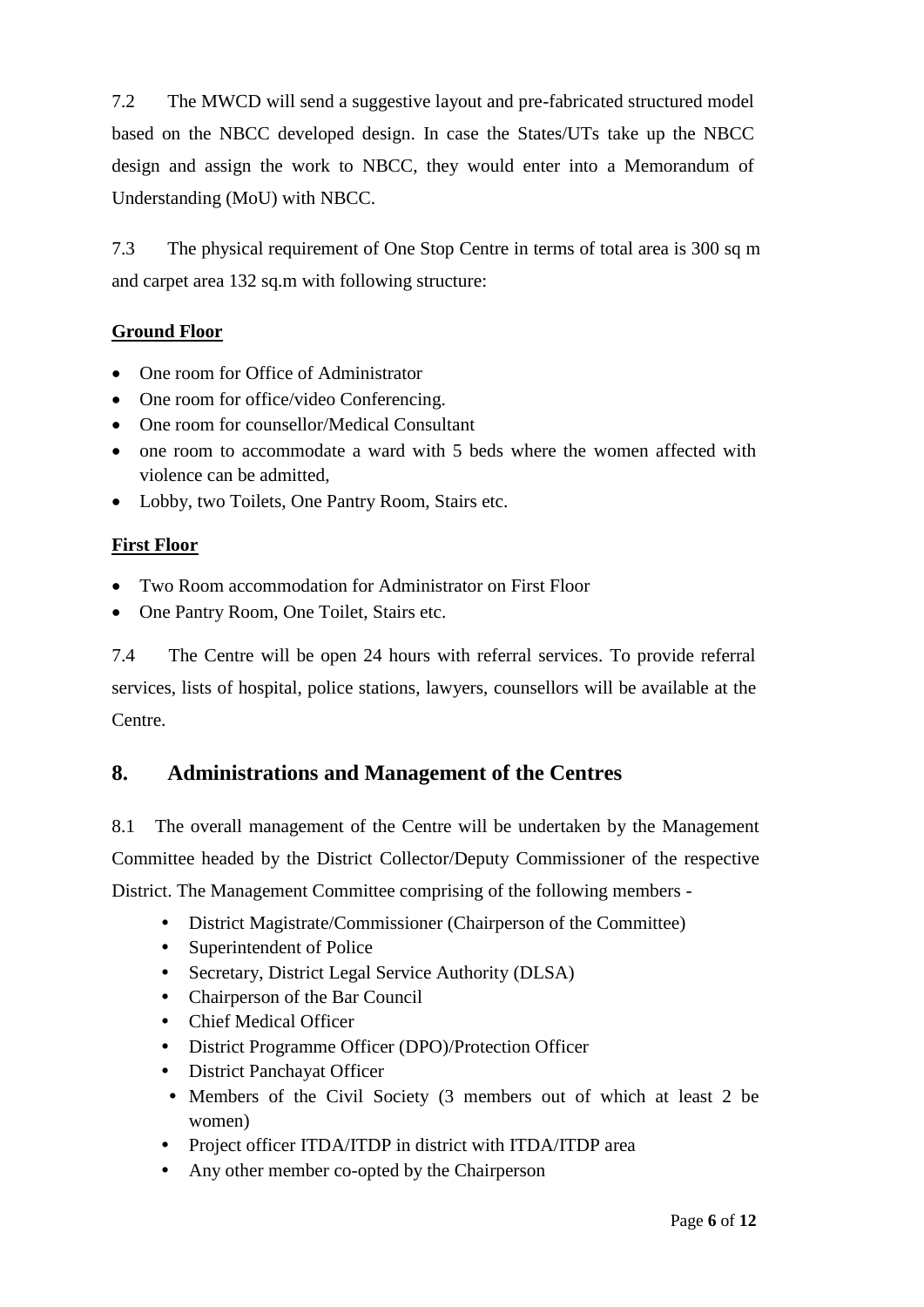8.2 Oversight, monitoring, coordination, review and corrective functions would be exercised by a Management Committee (MC). The functions of the Management Committee (MC) will be as follows:-

- Decide the location of the Centre:
- *•* Outsource activities required for functioning of Centre;
- *•* Decide the Implementing Agency, and entrust day-to-day operations to a suitable agency as per prescribed norms;
- *•* Make suitable, viable administrative arrangements for running the Centre;
- *•* Approve the annual action plan for the Centre ;
- Select empanelled agencies/individuals to provide legal counseling /Medical aid / psycho-social counselling;
- *•* Coordinate the actions of different stakeholders, agencies and Government Departments providing services to the Centre;
- *•* Appraise the performance of the One Stop Centre;
- *•* Receive the financial accounts provided by the Implementing Agency;
- *•* Monitor the functioning of the Centre on quarterly basis and to provide guidance, support and advice to the Centre Administrator for effective functioning of the One Stop Centre;
- *•* Review the physical and financial progress of the Centre on a quarterly basis;
- *•* Report on the functioning of the Centre to the State Government on a quarterly basis on the financial, administrative and operational aspects of the Centre.

8.3 The day-to-day operations of the Centre could be entrusted to a designated Implementing Agency to be decided by the MC of the concerned district. This could be the District Hospital, or by an existing medical facility identified by the State Government. In cases where such establishments are not available, the State/UT Government may explore the option of an alternative operating structure. Day to day coordination will be done by the District Programme Officer/Protection Officer appointed under Protection of Women from Domestic Violence Act, 2005. The Standard Operating Procedures (SOPs) for the day to day Administrations and operation of the Centre are in the guidelines for the implementation of the Scheme. These SOPs would further evolve and be modified based on experiences gained and the further inputs of State Governments.

# **9. Approval of the Proprosal**

A Programme Approval Board (PAB) shall be constituted in the Ministry of Women and Child Development. The financial proposal of the States/UTs under the Scheme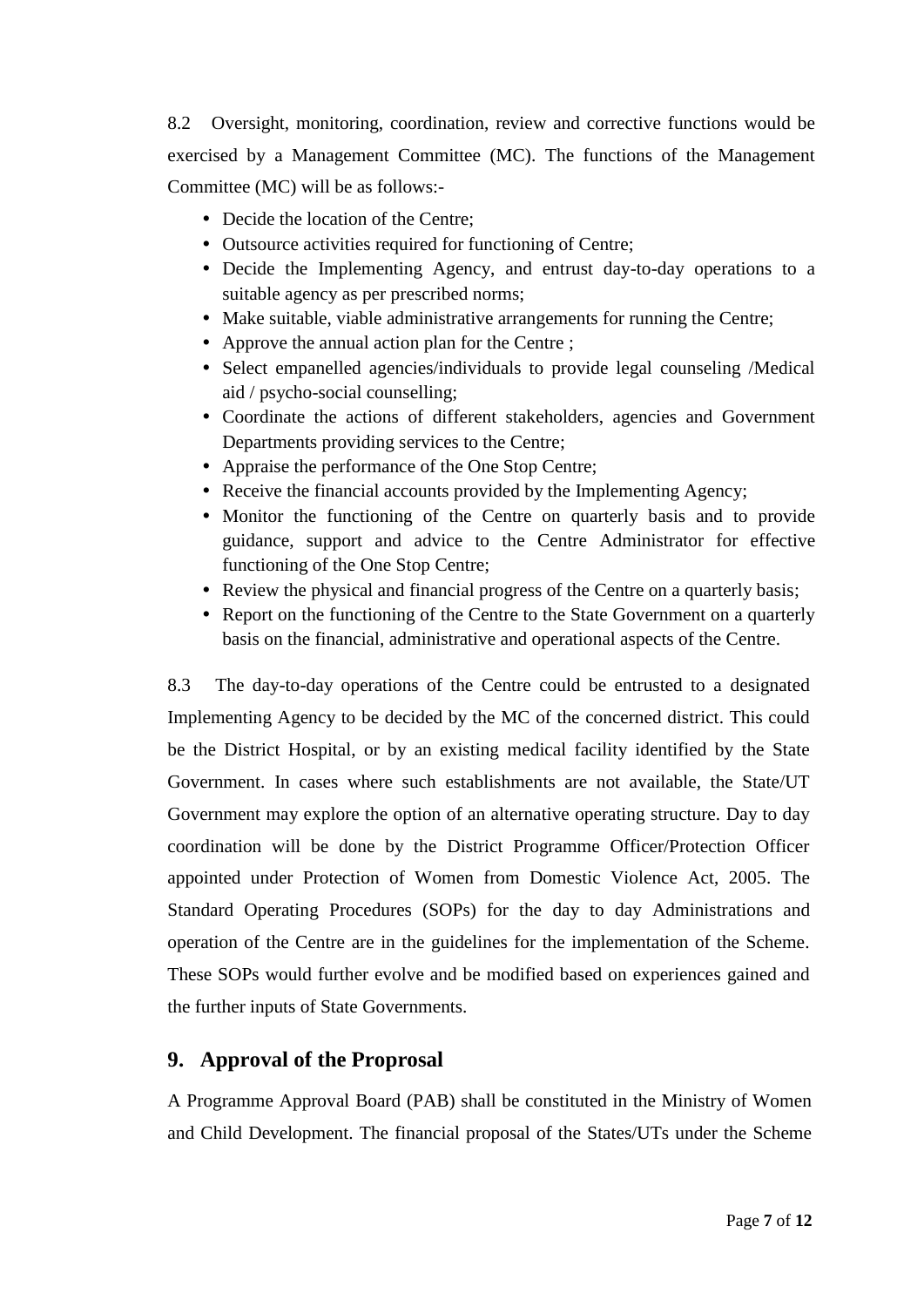will be approved by this Board. The PAB will be headed by the Secretary and will comprise of inter alia the following members:

- Financial Advisor, Ministry of Women & Child Development
- Additional Secretary/Joint Secretary of the concerned Bureau in the **MWCD**
- Director of concerned Division, Ministry of WCD
- Representative of the concerned State Government
- Any other expert/statutory body/invitees as co-opted d by Chairperson

The PAB shall be the final authority for accepting, reviewing, and sanctioning of proposals for assistance under the scheme.

# **10. Institutional arrangements for monitoring**

#### **10.1 At the National level:**

- *•* At the National level, a National Steering & Monitoring Committee will be created under the chairpersonship of the Secretary, WCD comprising of representation from the Ministry of Home Affairs, Ministry of Social Justice & Empowerment, Ministry of Health and Family Welfare, Ministry of Law and Justice, Ministry of Tribal Affairs, NALSA, Civil Society representatives, five representative members from the State Steering Monitoring Committee on a rotation basis.
- *•* The National Steering & Monitoring Committee will monitor and evaluate the functioning of the Centres every six months.

#### **10.2 At the State level:**

• At the State level there will be a State Steering & Monitoring Committee under the Chairpersonship of the Chief Secretary/ Principal Secretary WCD with representatives from the Departments of Home Affairs, Health and Family Welfare, SLSA and Civil Society members. The Principal Secretary/Secretary for Tribal Welfare in Schedule-V and North Eastern Region will also the Members of the Committee. The State Steering & Monitoring Committee will monitor the functioning of One Stop Centre in the States/UTs on quarterly basis.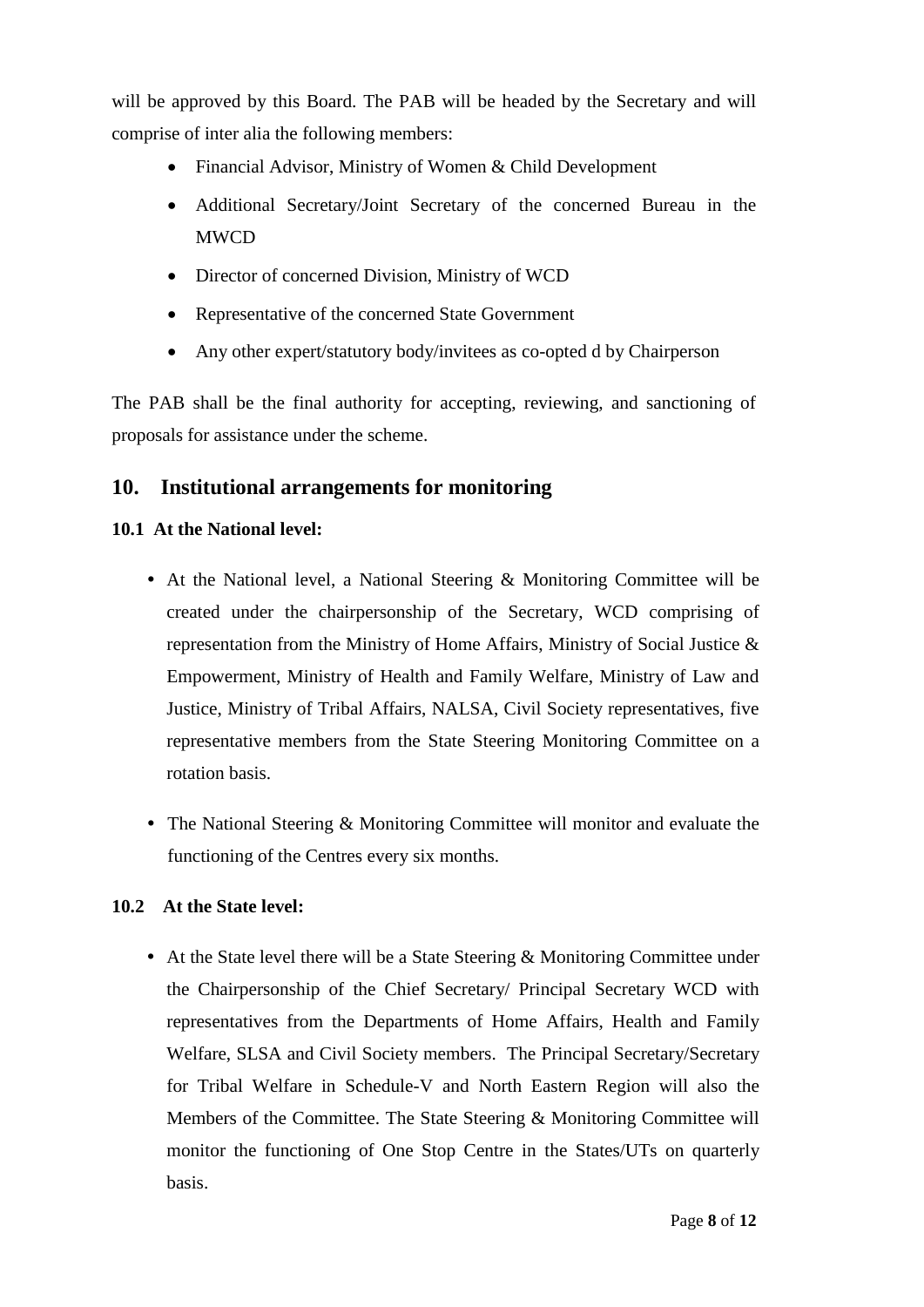#### **10.3 At the District level:**

MC will act as Monitoring Committee at district level.

#### **11. Reporting**

Standardized monitoring reports, covering both financial as well as operational performance data will be prepared at One Stop Centre and will be sent to the State Steering Monitoring Committee on a quarterly basis and National Steering Monitoring Committee will review the monitoring reports on a quarterly basis.

It is envisaged that a web based reporting system will be developed and put in place to enable real time monitoring. Appropriate workflows, data capture templates and reporting formats may be developed to facilitate this process.

#### **12. Community involvement and awareness generation**

In addition to the services which can be accessed at and through the One Stop Centres, women will also benefit significantly from peer support as well as support from stakeholders embedded within the local community, including NGOs and religious leaders. It is envisaged that the Centre will provide a platform for leveraging these support systems to enhance the effectiveness of the services provided by it.

#### **13. Budgetary Provision**

13.1 The annual recurring grant for running the One Stop Centre i.e., Rs.11.64 lakh will be released to the State/UT Government in bi-annual installments. The State Government will operate a separate bank account for scheme of One Stop Centre in States/UTs. The State Department will transfer the funds to MC (headed by DM/DC) who will operate a separate bank account in the name of the Scheme.

13.2 The estimated construction cost of the Centre based on CPWD 2012 rates is Rs. 37.69 lakh. The grant for construction of the building (capital expenditure) of the Centres shall be released to State/UT Government in two installments based on the progress of the work. The contribution of the State/UT Government will be in terms of land provided and the cost of the maintenance of the building. The details of the construction cost along with the specifications are at **Annexure-I**.

13.3 The financial projections for operationalization of One Stop Centres is Rs 11.04 crore (2015-16 to 2016-17). The total financial projections for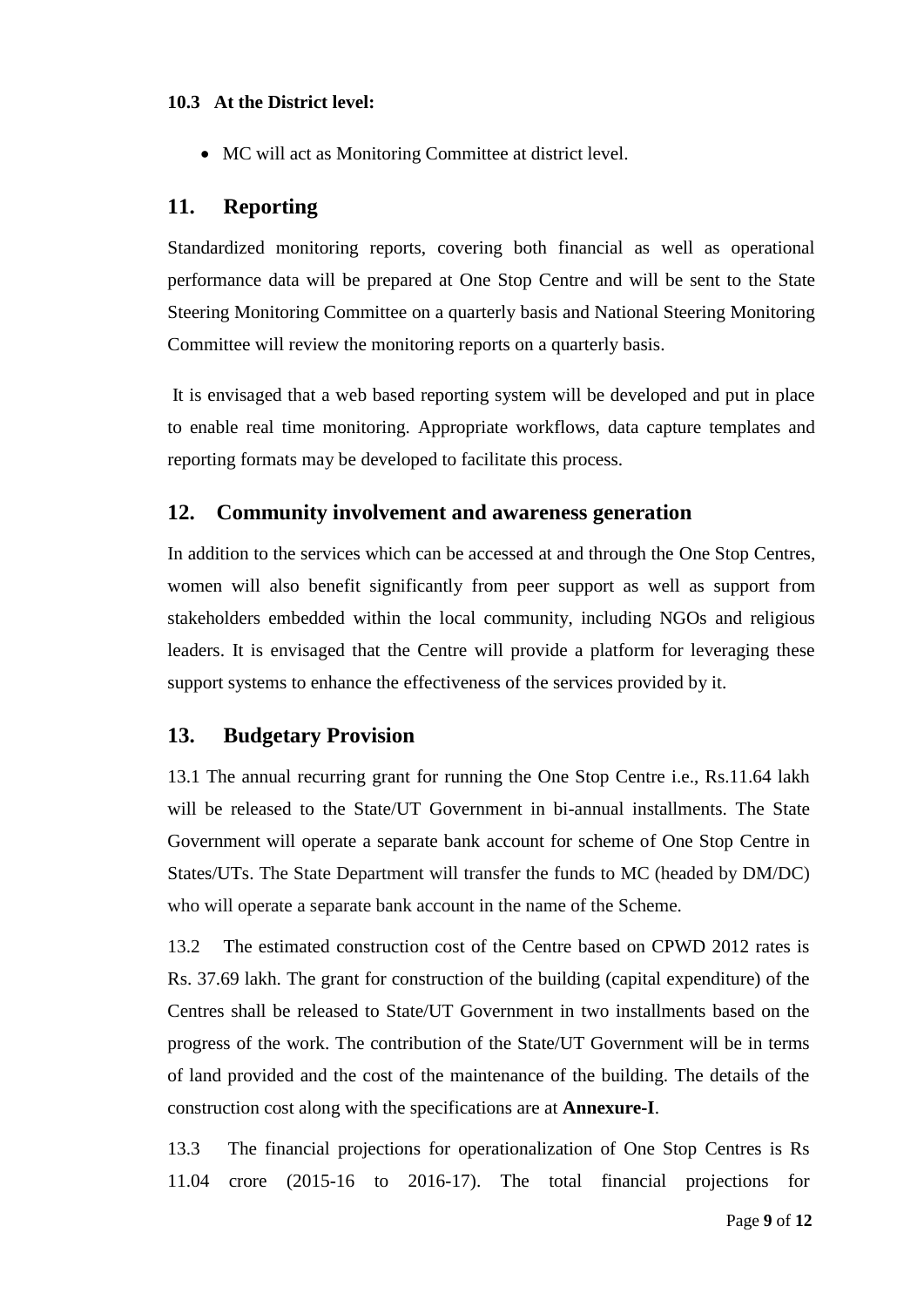operationalisation for One Stop Centres including construction cost for 18.58 crore. The details of total estimated cost required are placed at **Annexure- II**.

# **14. Funding Pattern**

This is a centrally sponsored Scheme funded through Nirbhaya Fund. The Central Government will provide 100% financial assistance to the State Government /UT Administrations under the Scheme. The day to day implementation and administrative matters would be the responsibility of the State Government.

# **15. Fund Flow**

The MWCD will be responsible for budgetary control and administration of the scheme at the Central level. The MWCD will transfer the funds to the consolidated funds of the State Government. Funds shall be released in two installments. However, **the initial budget will be allocated to the State Governments/UT Administrations as per the proposals received by the respective States/UTs.**

# **16. Evaluation**

The functioning of these Centres would be assessed after six month of the operation after which Ministry will move the proposal for expansion of the project to cover more districts Mapping exercise, baseline survey, action research conducted by the State/UTs in this regard will help in assessing the impact or outcome of the Scheme.

# **17. Audit and Social Audit**

17.1 Audit will be done as per Comptroller & Auditor General of India norms and that channel will be followed at the Central and State Government levels.

17.2 Social Audit will also be undertaken which will be conducted by Civil Society Groups to obtain direct feedback from those who have availed the services from the One Stop Centre through appropriate evidence gathering methods.

**\*\*\*\***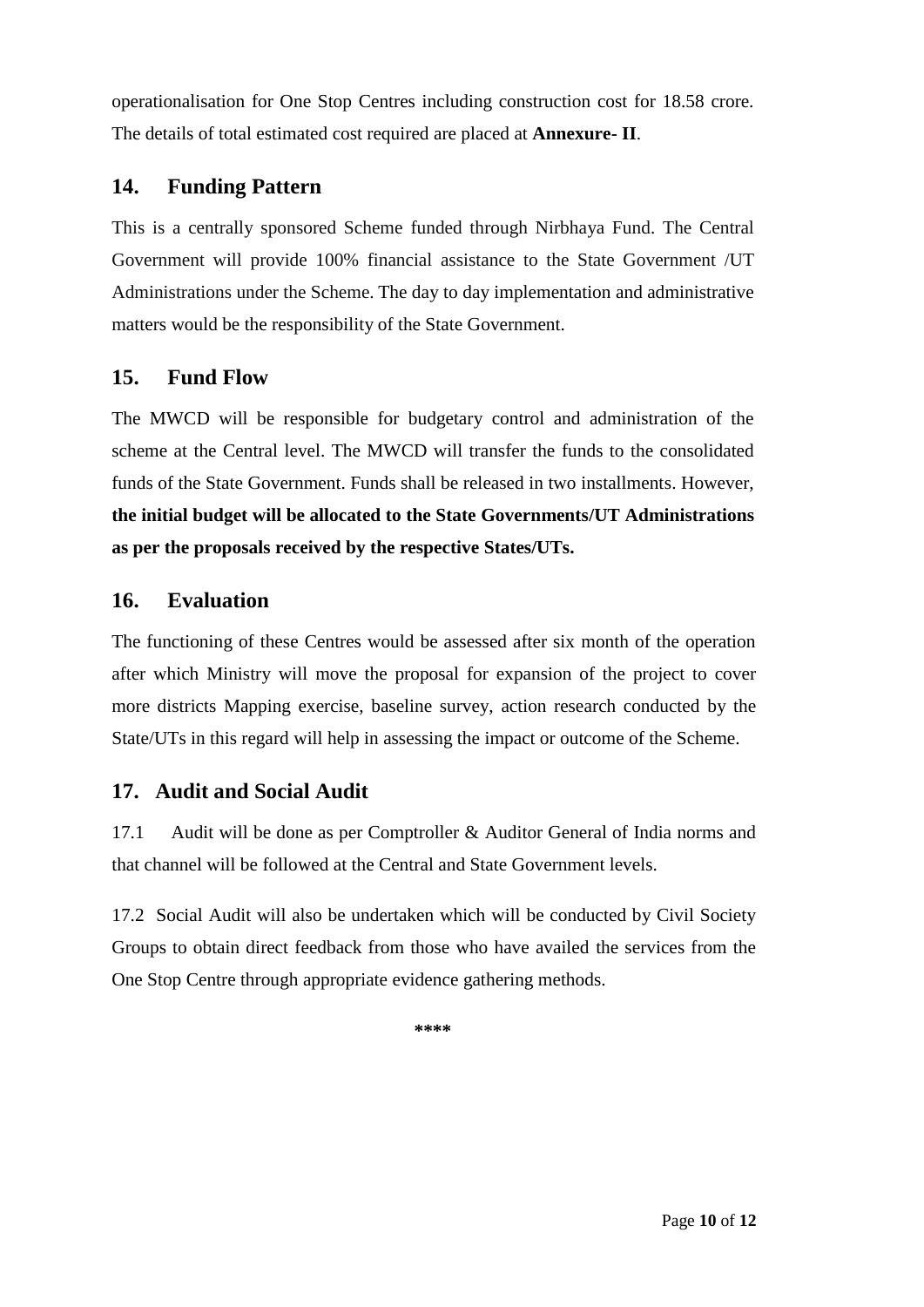| <b>Construction</b> of One Stop Centre |                |  |  |  |  |  |
|----------------------------------------|----------------|--|--|--|--|--|
| Plot Area                              | $-300$ Sq. m   |  |  |  |  |  |
| <b>Ground Coverage</b>                 | $-102.00$ Sq.m |  |  |  |  |  |
| Total area                             | $-132$ Sq.m.   |  |  |  |  |  |

| SI.<br>No.     | <b>Purpose /Uses</b>                                 | Unit | <b>Room Size</b><br>(in ft.) | <b>Area</b><br>(Sq. ft.) |
|----------------|------------------------------------------------------|------|------------------------------|--------------------------|
|                | Office /Video Conferencing                           |      |                              |                          |
| $\overline{2}$ | Administrator                                        |      | $1100$ Sq.ft                 |                          |
| 3              | <b>Counsellor/Medical Consultant</b>                 |      |                              |                          |
| $\overline{4}$ | Toilet $(1)$                                         |      |                              |                          |
|                | Toilet (2)                                           |      |                              |                          |
| 5              | <b>Short Shelter</b>                                 |      |                              |                          |
| 6              | Others (Lobby, Stairs)                               |      |                              |                          |
|                | <b>First Floor (Accommodation for Administrator)</b> |      |                              |                          |
|                | Room(1)                                              |      |                              |                          |
| $\overline{2}$ | Room $(2)$                                           |      | $300$ sq.ft                  |                          |
| 3              | Pantry                                               |      |                              |                          |
| 4              | Toilets                                              |      |                              |                          |
|                | Preliminary Cost Estimate based on CPWD 2012 RATES   |      |                              |                          |
| S. No.         | Description                                          |      | Area (Sq.m)                  | Amount                   |
| 1              | Office Building                                      |      | 132.00                       | 2761657.80               |
| 2              | Site Development                                     |      | 300.00                       | 228000.00                |
| 3              | Solar Photo Voltaic Power Generation<br>System       |      | 750 Watt                     | 93,750.00                |

|                                                                                    | Total                               |  | 32,99,246.35 |  |  |
|------------------------------------------------------------------------------------|-------------------------------------|--|--------------|--|--|
|                                                                                    | Add for Contingency @ 3%            |  | 98,977.39    |  |  |
|                                                                                    | Add for Agency charges @ 10%        |  | 3,29,924.64  |  |  |
|                                                                                    | Add Service Tax on Agency Charges @ |  | 40,778.68    |  |  |
|                                                                                    | 12.36%                              |  |              |  |  |
|                                                                                    | Grand total                         |  | 37,68,927.06 |  |  |
| Note :- The above rate are applicable in Delhi NCR Region Only, For Rates of other |                                     |  |              |  |  |

4 Total 30,83,407.80

Note :- The above rate are applicable in Delhi NCR Region Only, For Rates of other Regions/locations, prevailing cost index of respective regions/locations shall be added on above rates.

Construction cost for One Stop Centre = Rs. 37,68,927.06

5 Add Cost Index @ 7% on PAR 2012(for

Delhi, NCR Region)

Construction cost for the 20 One Stop Centre 37,68,927.06 X 20 = Rs. 7,53,78,541.2

2,15,838.55